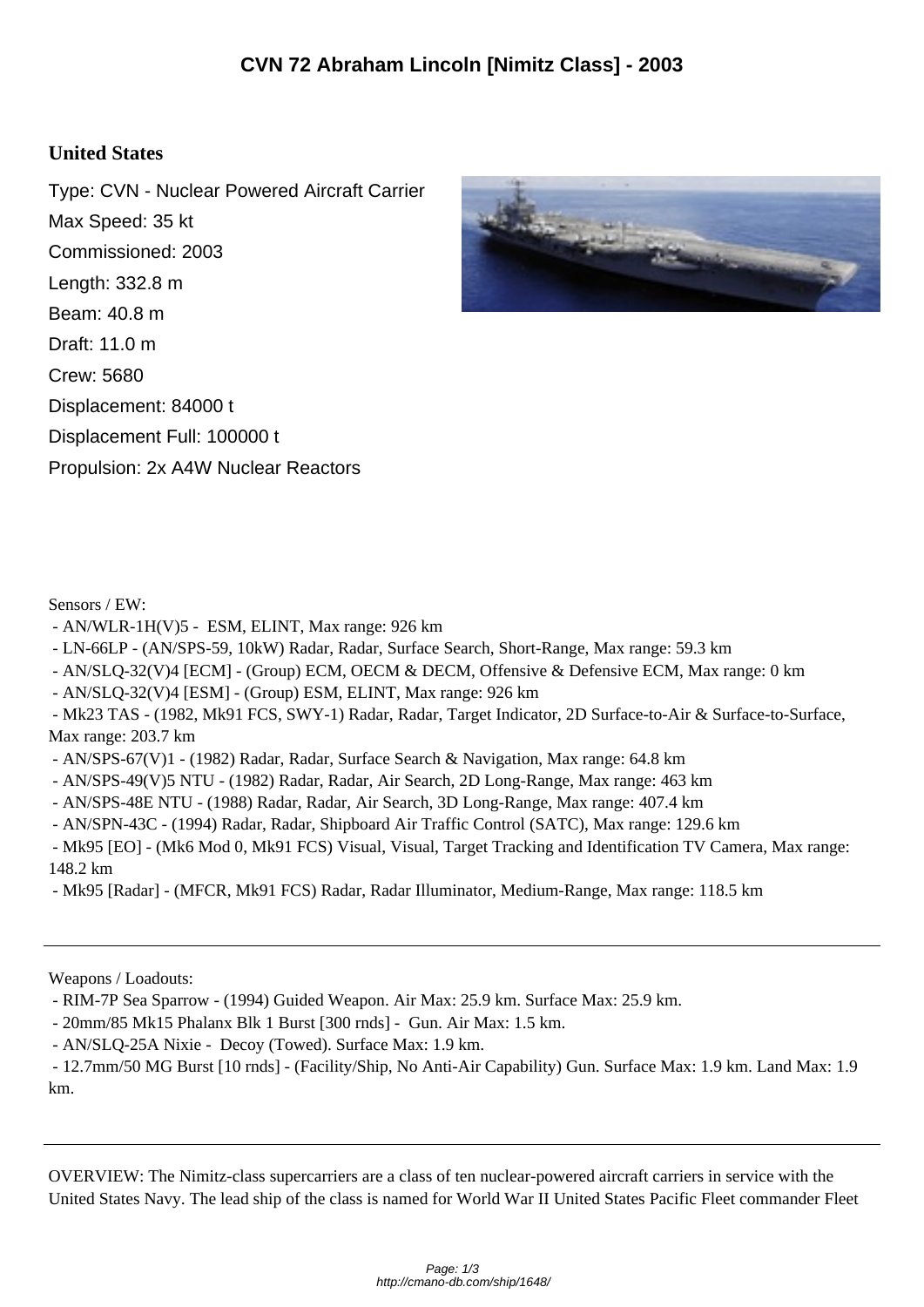Admiral Chester W. Nimitz[, the U.S. Navy's last fleet admiral. Instead of the gas turbines or d](http://cmano-db.com/ship/1648/)iesel-electric systems used for propulsion on many modern warships, the carriers use two A4W pressurized water reactors which drive four propeller shafts and can produce a maximum speed of over 30 knots (56 km/h) and maximum power of around 260,000 shp (190 MW). As a result of the use of nuclear power, the ships are capable of operating for over 20 years without refueling and are predicted to have a service life of over 50 years. They are categorized as nuclear-powered aircraft carriers and are numbered with consecutive hull numbers between CVN-68 and CVN-77.

DETAILS: All ten carriers were constructed by Newport News Shipbuilding Company in Virginia. USS Nimitz, the lead ship of the class, was commissioned on 3 May 1975, and USS George H.W. Bush, the tenth and last of the class, was commissioned on 10 January 2009. Since the 1970s, Nimitz-class carriers have participated in many conflicts and operations across the world, including Operation Eagle Claw in Iran, the Gulf War, and more recently in Iraq and Afghanistan.

The angled flight decks of the carriers use a CATOBAR arrangement to operate aircraft, with steam catapults and arrestor wires for launch and recovery. As well as speeding up flight deck operations, this allows for a much wider variety of aircraft than with the STOVL arrangement used on smaller carriers. An embarked carrier air wing consisting of up to around 90 aircraft is normally deployed on board. After the retirement of the F-14 Tomcat, the air wings' strike fighters are primarily F/A-18E and F/A-18F Super Hornets and F/A-18A+ and F/A-18C Hornets. In addition to their aircraft, the vessels carry short-range defensive weaponry for anti-aircraft warfare and missile defense.

SPECIFICATION: Length: Overall: 1,092 feet (332.8 m) || Waterline: 1,040 feet (317.0 m) || Beam: Overall: 252 ft  $(76.8 \text{ m})$  || Waterline: 134 ft (40.8 m) || Draft: Maximum navigational: 37 ft (11.3 m) Limit: 41 ft (12.5 m) || Propulsion: (2) Westinghouse A4W nuclear reactors 260,000 shp (194 MW) || Complement Ship's company: 3,200 and Air wing: 2,480.

PERFORMANCE: Speed: 30+ knots (56+ km/h; 35+ mph) || Range: Unlimited distance; 20-25 years.

SENSORS: AN/SPS-48E 3-D air search radar || AN/SPS-49(V)5 2-D air search radar || AN/SPQ-9B target acquisition radar || AN/SPN-46 air traffic control radars || AN/SPN-43C air traffic control radar || AN/SPN-41 landing aid radars || Mk 91 NSSM guidance systems || Mk 95 radars || SLQ-32A(V)4 Countermeasures suite || SLQ-25A Nixie torpedo countermeasures.

ARMAMENT: (16-24) RIM-7 Sea Sparrow or NATO Sea Sparrow missiles || (3-4) Phalanx CIWSs or RIM-116 Rolling Airframe Missiles.

CARRIER AIR WING: In order for a carrier to deploy, it must embark one of ten Carrier Air Wings (CVW). The carriers can accommodate a maximum of 130 F/A-18 Hornets or 85-90 aircraft of different types, but current numbers are typically 64 aircraft. Although the air wings are integrated with the operation of the carriers they are deployed to, they are nevertheless regarded as a separate entity. As well as the aircrew, the air wings are also made up of support personnel involved in roles including maintenance, aircraft and ordnance handling and emergency procedures. Each person on the flight deck wears color-coded clothing to make their role easily identifiable.

A typical carrier air wing can include (12-14) F/A-18E or F Super Hornets as strike fighters; two squadrons of (10-12) F/A-18C Hornets, with one of these often provided by the U.S. Marine Corps (VMFA), also as strike fighters; (4-6) EA-6B Prowlers for electronic warfare; (4-6) E-2C Hawkeyes and ES.3 Sea Shadows used for airborne early warning; C-2 Greyhounds used for logistics; and a Helicopter Antisubmarine Squadron of (6-8) SH-60F & HH-60H Seahawks. Aircraft that have previously operated from Nimitz-class carriers include F-4 Phantoms, RA-5C Vigilantes, RF-8G Crusaders, F-14 Tomcats, S-3 Vikings, A-7 Corsair II and A-6E Intruder aircraft.